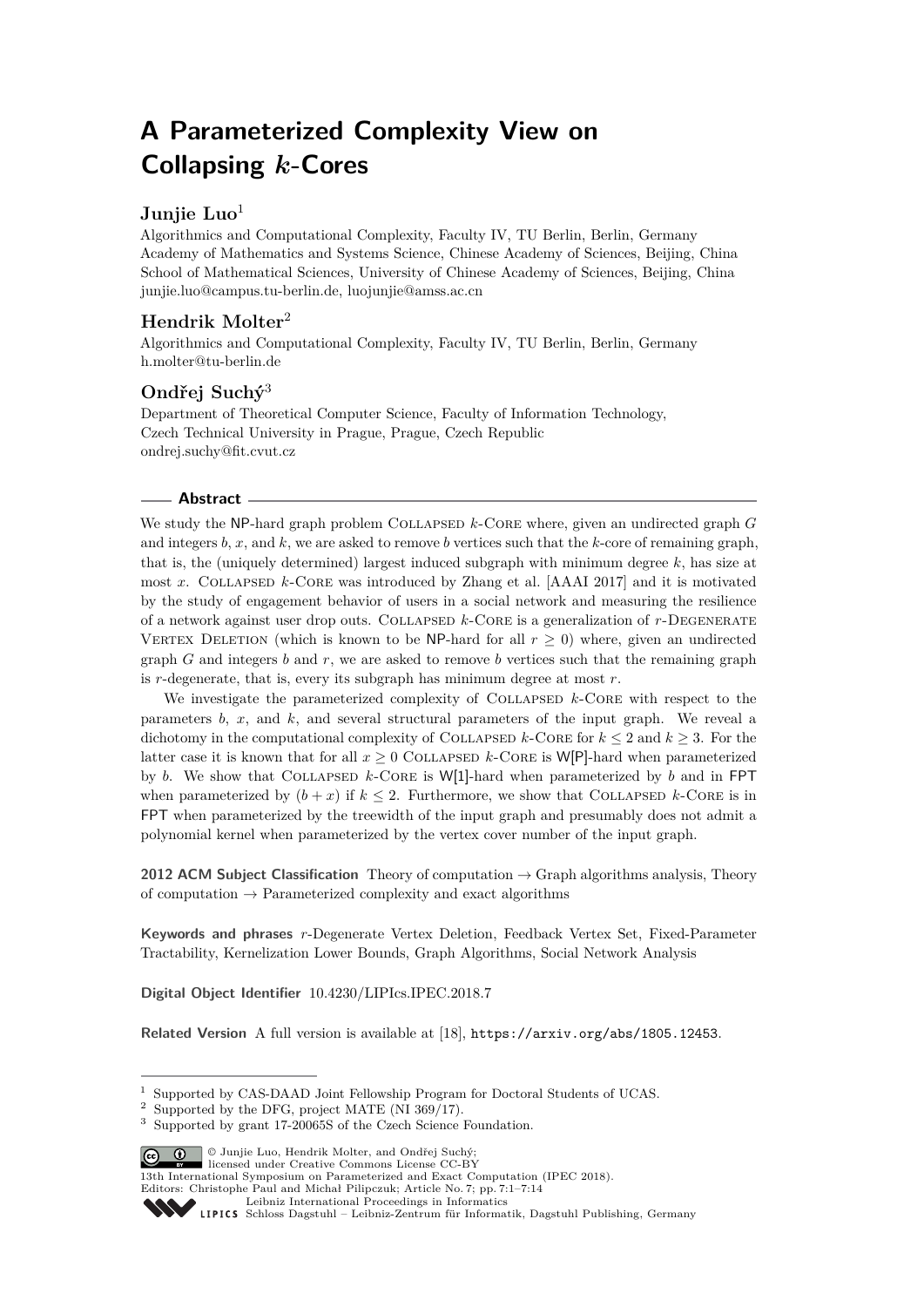#### **7:2 A Parameterized Complexity View on Collapsing** *k***-Cores**

**Acknowledgements** This research was initiated at the annual research retreat of the Algorithmics and Computational Complexity (AKT) group of TU Berlin, held in Darlingerode, Germany, from March 19 till March 23, 2018. The authors would like to thank Anne-Sophie Himmel for initial discussions leading to the results in this paper.

# **1 Introduction**

In recent years, modelling user engagement in social networks has received substantial interest [\[23,](#page-13-2) [24\]](#page-13-3). A popular assumption is that a user engages in a social network platform if she has at least a certain number of contacts, say *k*, on the platform. Further, she is inclined to abandon the social network if she has less than *k* contacts [\[2,](#page-12-0) [7,](#page-12-1) [8,](#page-12-2) [11,](#page-12-3) [19,](#page-13-4) [25\]](#page-13-5). In compliance with this assumption, a suitable graph-theoretic model for the "stable" part of a social network is the so-called *k-core* of the social network graph, that is, the largest induced subgraph with minimum degree *k* [\[21\]](#page-13-6).[4](#page-1-0)

Now, given a stable social network, that is, a graph with minimum degree *k*, the departure of a user decreases the degree of her neighbors in the graph by one which then might be smaller than *k* for some of them. Following our assumption these users now will abandon the network, too. This causes a cascading effect of users dropping out (collapse) of the network until a new stable state is reached. From an adversarial perspective a natural question is how to maximally destabilize a competing social network platform by compelling *b* users to abandon the network. This problem was introduced as Collapsed *k*-Core by Zhang et al. [\[25\]](#page-13-5) and the decision version is formally defined as follows.

Collapsed *k*-Core **Input:** An undirected graph  $G = (V, E)$ , and integers *b*, *x*, and *k*. Question: Is there a set  $S \subseteq V$  with  $|S| \leq b$  such that the *k*-core of  $G - S$  has size at most *x*?

In the mentioned motivation, one would aim to minimize *x* for a given *b* and *k*. Alternatively, we can also interpret this problem as a measure for resilience agains user drop outs of a social network by determining the smallest *b* for a given *k* and *x*.

**Related Work.** In 2017 Zhang et al. [\[25\]](#page-13-5) showed that COLLAPSED *k*-CORE is NP-hard for any  $k \geq 1$  and gave a greedy algorithm to compute suboptimal solutions for the problem. However, for  $x = 0$  and any fixed k, solving COLLAPSED k-CORE is equivalent to finding b vertices such that after removing said vertices, the remaining graph is  $(k-1)$ -degenerate<sup>[5](#page-1-1)</sup>. This problem is known as  $r$ -DEGENERATE VERTEX DELETION and it is defined as follows.

*r*-Degenerate Vertex Deletion

**Input:** An undirected graph  $G = (V, E)$ , and integers *b* and *r*.

Question: Is there a set  $S \subseteq V$  with  $|S| \leq b$  such that  $G - S$  is *r*-degenerate?

It is easy to see that Collapsed *k*-Core is a generalization of *r*-Degenerate Vertex DELETION. In 2010 Mathieson [\[20\]](#page-13-7) showed that *r*-DEGENERATE VERTEX DELETION is NP-complete and W[P]-complete when parameterized by the budget *b* for all  $r > 2$  even if the input graph is already  $(r + 1)$ -degenerate and has maximum degree  $2r + 1$ . In the mid-90s Abrahamson et al. [\[1\]](#page-12-4) already claimed W[P]-completeness for *r*-DEGENERATE VERTEX DELETION with  $r = 2$  when parameterized by *b* under the name DEGREE 3 SUBGRAPH

<span id="page-1-0"></span><sup>4</sup> Note that the *k*-core of a graph is uniquely determined.

<span id="page-1-1"></span> $5$  A graph *G* is *r*-degenerate if every subgraph of *G* has a vertex with degree at most  $r$  [\[10\]](#page-12-5).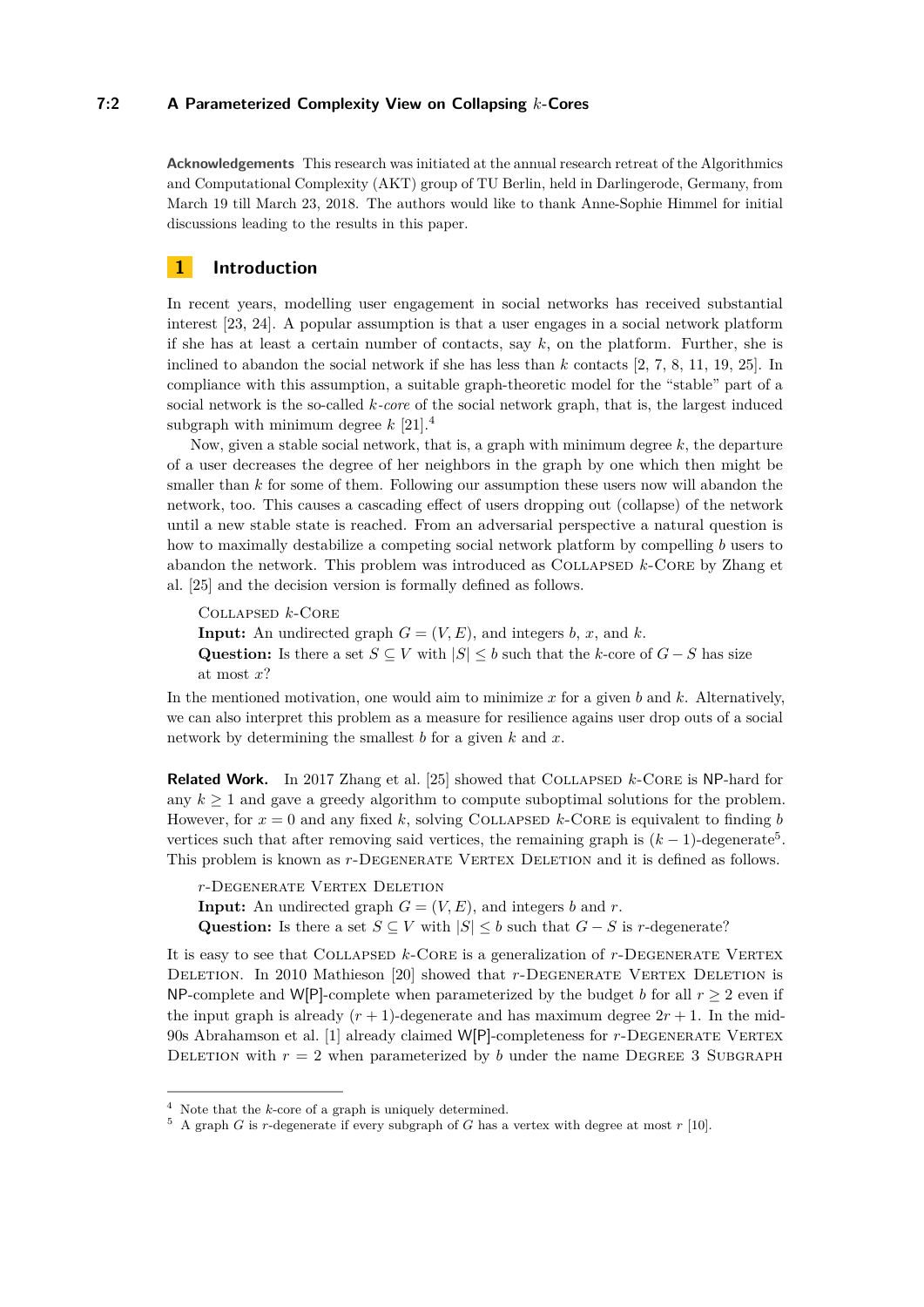#### **J. Luo, H. Molter, and O. Suchý 7:3**

ANNIHILATOR. For  $r = 1$ , the problem is equivalent to FEEDBACK VERTEX SET and for  $r = 0$ it is equivalent to VERTEX COVER, both of which are known to be NP-complete and fixedparameter tractable when parameterized by the solution size [\[9,](#page-12-6) [12\]](#page-12-7). The aforementioned results concerning *r*-DEGENERATE VERTEX DELETION in fact imply the hardness results shown by Zhang et al. [\[25\]](#page-13-5) for COLLAPSED *k*-CORE.

**Our Contribution.** We complete the parameterized complexity landscape of COLLAPSED  $k$ -Core with respect to the parameters  $b, k$ , and  $x$ . Specifically, we correct errors in the literature [\[1,](#page-12-4) [20\]](#page-13-7) concerning the W[P]-completeness of r-DEGENERATE VERTEX DELETION when parameterized by *b* for  $r = 2$ . We clarify the parameterized complexity of COLLAPSED  $k$ -CORE for  $k \leq 2$  by showing W[1]-hardness for parameter *b* and fixed-parameter tractability for the combination of *b* and *x*. Together with previously known results, this reveals a dichotomy in the computational complexity of COLLAPSED  $k$ -CORE for  $k \leq 2$  and  $k \geq 3$ .

We present two single exponential linear time FPT algorithms, one for COLLAPSED *k*-CORE with  $k = 1$  and one for  $k = 2$ . In both cases the parameter is  $(b + x)$ . In particular, the algorithm for  $k = 2$  runs in  $O(1.755^{x+4b} \cdot n)$  time which means that it solves FEEDBACK VERTEX SET in  $O(9.487^b \cdot n)$  time (here, *b* is the solution size of FEEDBACK VERTEX SET). Cao [\[5\]](#page-12-8) independently developed a very similar algorithm for FEEDBACK VERTEX SET. In comparison, we additionally generalize the algorithm for Collapsed *k*-Core and give a more thorough running time analysis. To the best of our knowledge, despite of its simplicity this algorithm improves many previous linear time parameterized algorithm for FEEDBACK VERTEX SET [\[13,](#page-12-9) [17\]](#page-13-8). However, recently a linear time computable polynomial kernel for FEEDBACK VERTEX SET was shown [\[14\]](#page-12-10), which together with e.g. [\[16\]](#page-13-9) yields an even faster linear time parameterized algorithm.

Furthermore, we conduct a thorough parameterized complexity analysis with respect to structural parameters of the input graph. On the positive side, we show that COLLAPSED *k*-Core is fixed-parameter tractable when parameterized by the treewidth of the input graph and show that it presumably does not admit a polynomial kernel when parameterized by either the vertex cover number or the bandwidth of the input graph. We also show that the problem is fixed-parameter tractable when parameterized by the combination of the cliquewidth of the input graph and *b* or *x*. Further results include W[1]-hardness when parameterized by the clique cover number of the input graph and para-NP-hardness for the domination number of the input graph.

Due to space contraints, results marked with  $(\star)$  are (in parts) deferred to a full version [\[18\]](#page-13-0).

# **2 Hardness Results from the Literature**

In this section, we gather and discuss known hardness results for Collapsed *k*-Core. Recall that that COLLAPSED  $k$ -CORE with  $x = 0$  is the same problem as  $r$ -DEGENERATE VERTEX DELETION with  $r = k - 1$ . Hence, the hardness of COLLAPSED  $k$ -CORE was first established by Mathieson [\[20\]](#page-13-7) who showed that *r*-DEGENERATE VERTEX DELETION is NP-complete and W[P]-complete when parameterized by the budget *b* for all  $r \geq 2$  even if the input graph is already  $(r + 1)$ -degenerate and has maximum degree  $2r + 1$ . However, in the proof of Mathieson [\[20\]](#page-13-7) the reduction is incorrect for the case  $r = 2$ . Abrahamson et al. [\[1\]](#page-12-4) claim  $W[P]$ -completeness for  $r = 2$  but their reduction is also flawed. We provide counterexamples for both cases and show how to adjust the reduction of Mathieson [\[20\]](#page-13-7) in a full version [\[18\]](#page-13-0).

<span id="page-2-0"></span>▶ **Theorem 1** (Corrected from [\[20\]](#page-13-7)) ( $\star$ ). *For any*  $r \geq 2$  *r*-DEGENERATE VERTEX DELETION *is* NP*-hard and* W[P]*-complete when parameterized by b, even if the degeneracy of the input graph is*  $r + 1$  *and the maximum degree of the input graph is*  $2r + 1$ *.*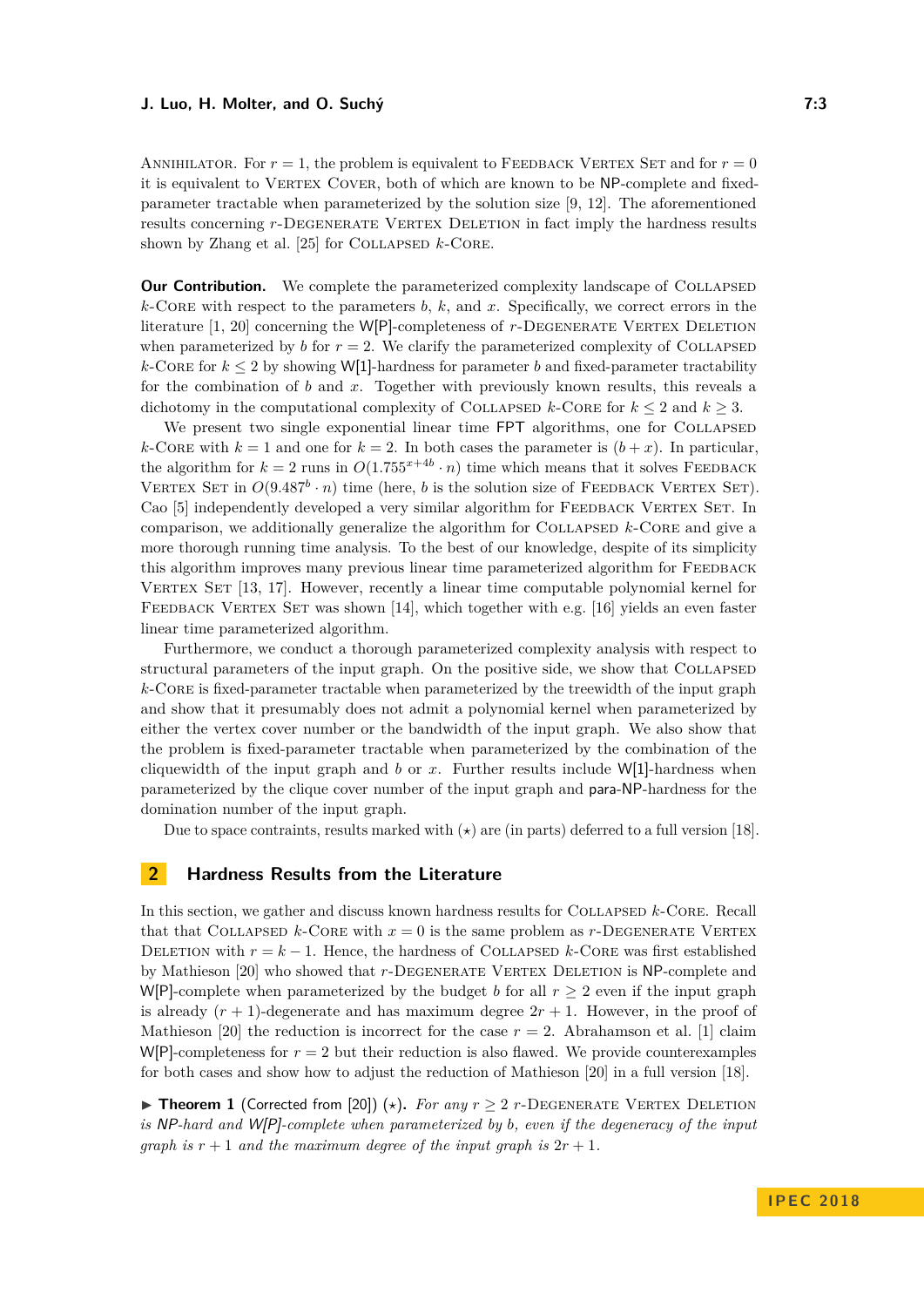# **7:4 A Parameterized Complexity View on Collapsing** *k***-Cores**

The following observation shows that the hardness result by Mathieson [\[20\]](#page-13-7) [\(Theorem 1\)](#page-2-0) easily transfers to COLLAPSED *k*-CORE (also in the cases where  $x \neq 0$ ).

**• Observation 2** ( $\star$ ). Let  $x' > 0$  be a positive integer. There is a reduction which transforms *instances*  $(G, b, x, k)$  *of* COLLAPSED *k*-CORE *with*  $x = 0$  *into equivalent instances*  $(G', b, x', k)$ *of* Collapsed *k*-Core*.*

With that, we arrive at the following corollary.

<span id="page-3-1"></span>▶ Corollary 3. COLLAPSED *k*-CORE *is* NP-hard and W[P]-hard when parameterized by *b for all*  $x \geq 0$  *and*  $k \geq 3$ *, even if the degeneracy of the input graph is* max{ $k, x - 1$ } *and the maximum degree of the input graph is*  $\max\{2k-1, x-1\}$ *.* 

Note that *r*-DEGENERATE VERTEX DELETION is known to be NP-hard for all  $r \geq 0.6$  $r \geq 0.6$  Hence, we also know that COLLAPSED  $k$ -CORE is NP-hard for  $k \leq 2$  and all  $x \geq 0$ . However, the parameterized complexity with respect to *b* is open in this case. We settle this in the next section.

# **3 Algorithms and Complexity for** *k* **= 1 and** *k* **= 2**

In this section we investigate the parameterized complexity of COLLAPSED  $k$ -CORE for the case that  $k \leq 2$ . Since [Theorem 3](#page-3-1) only applies for  $k \geq 3$  we first show in the following that the problem is W[1]-hard with respect to the combination of *b* and  $(n - x)$  for all  $k \ge 1$ . Furthermore, we present two algorithms; one that solves COLLAPSED  $k$ -CORE with  $k = 1$ and one for the  $k = 2$  case. Both algorithms run in single exponential linear **FPT**-time with respect to the parameter combination  $(b + x)$ .

We first give a parameterized reduction from CLIQUE to COLLAPSED  $k$ -CORE. Note that since this hardness result holds for the combination of  $b$  and the dual parameter of  $x$ , it is incomparable to [Theorem 3](#page-3-1) even for  $k \geq 3$ .

**Proposition 4** ( $\star$ ). COLLAPSED *k*-CORE *is* W[1]*-hard when parameterized by the combination of b* and  $(n-x)$  *for all*  $k \geq 1$ *, even if the input graph is bipartite and* max $\{2, k\}$ *-degenerate.* 

**Proof.** We reduce from W[1]-hard problem CLIQUE [\[9\]](#page-12-6), where given a graph  $G = (V, E)$  and an integer p, the task is to decide whether *G* contains a clique of size at least p. Let  $(G, p)$ be an instance of CLIQUE and  $k$  be a given constant. We build an instance  $(G', b, x, k)$  of COLLAPSED *k*-CORE as follows. We can assume that  $p \leq |V(G)|$ , as otherwise we can output a trivial no-instance. We further assume that each vertex of  $G$  has degree at least  $p + 1$ . Vertex of degree less than  $p-1$  is not part of a clique of size at least p, while for all vertices of degree  $p-1$  or  $p$  we can check in  $O(n \cdot p^3)$  time whether there is a clique of size at least  $p$ containing any of them.

We let  $V(G') = V \cup U \cup W$ , where  $V = V(G)$  are the vertices of  $G, U = \{u_e^i \mid e \in$  $E, i \in \{1, \ldots, k\}$ , and  $W = \{w_e^i \mid e \in E, i \in \{1, \ldots, k-1\}\}$ . We also let  $E(G') = E_U \cup E_W$ , where  $E_U = \{ \{v, u_e^i\} \mid e \in E, i \in \{1, ..., k\}, v \in e \}$ , and  $E_W = \{ \{u_e^i, w_e^{i'}\} \mid e \in E, i \in E \}$  $\{1, \ldots, k\}, i' \in \{1, \ldots, k-1\}\}.$  We actually only introduce the sets *W* and  $E_W$  if  $k \geq 2$ .

Finally we set  $b = p$  and  $x = n - (p + (2k - 1)\binom{p}{2})$ , where  $n = |V(G')|$  is the number of vertices of graph  $G'$ .

<span id="page-3-0"></span><sup>&</sup>lt;sup>6</sup> [Theorem 1](#page-2-0) states NP-hardness of *r*-DEGENERATE VERTEX DELETION for  $r \geq 2$ . Recall that for  $r = 1$  $r$ -DEGENERATE VERTEX DELETION is equivalent to FEEDBACK VERTEX SET and for  $r = 0$  it is equivalent to VERTEX COVER, both of which are known to be NP-hard [\[12\]](#page-12-7).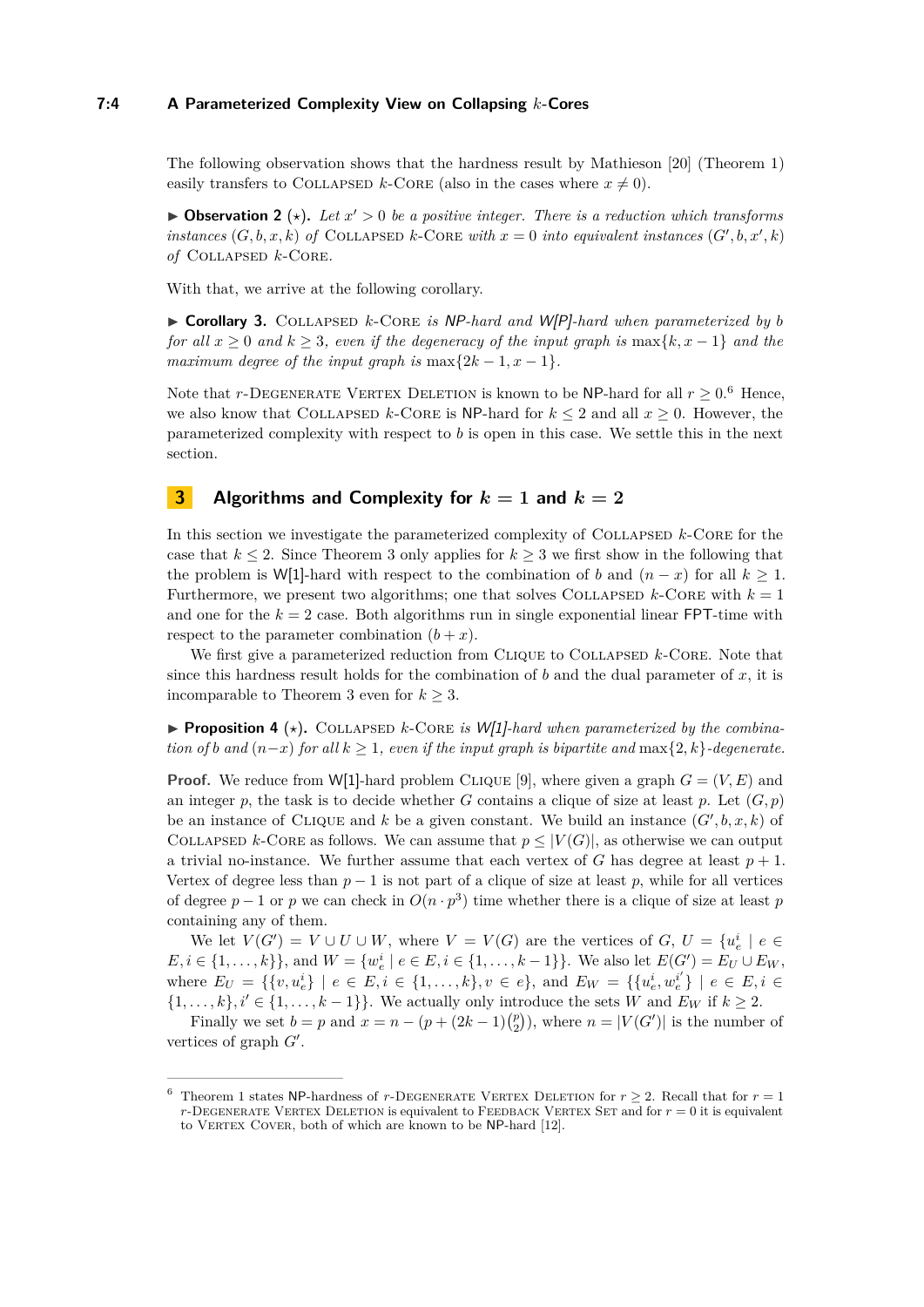<span id="page-4-1"></span>**Algorithm 1:** Algorithm for COLLAPSED  $k$ -CORE with  $k = 1$ . **1** SOLVEREC $(G, S, Q, b, x)$ **2 if**  $|S| > b$  *or*  $|Q| > b + x$  **then return** No solution; **3** Let  $G'$  be the 1-core of  $G \setminus S$ . **4** if  $|V(G')| \leq x$  then return *S*; **5 if**  $V(G') \subseteq Q$  **then return** No solution; **6** Let *v* be the vertex with the highest degree in  $G'$  which is not in  $Q$ **7**  $T \leftarrow$  SOLVEREC $(G, S \cup \{v\}, Q, b, x)$ **8 if**  $T \neq$  No solution **then return** *T*; **9 else return** SOLVEREC $(G, S, Q \cup \{v\}, b, x);$ 

We claim that  $(G', b, x, k)$  is a yes-instance of COLLAPSED k-CORE if and only if  $(G, p)$ is a yes-instance of CLIQUE. We defer the proof of this claim to a full version [\[18\]](#page-13-0).

Now we proceed with the algorithm for COLLAPSED  $k$ -CORE with  $k = 1$ . While there is a simple algorithm with  $O(3^{x+b}(m+n))$  running time<sup>[7](#page-4-0)</sup> for this case, we consider an algorithm with the slightly worse running time as stated, since we then generalize this algorithm to the case  $k = 2$  with some modifications.

**Proposition 5** (\*). COLLAPSED *k*-CORE *with*  $k = 1$  *can be solved in*  $O(2^{x+2b}(m+n))$ *time and in*  $O(2^{O(b+\sqrt{bx})} \cdot n)$  *time. Assuming the Exponential Time Hypothesis, there is no*  $2^{o(b)\cdot f(x)}n^{O(1)}$  *time algorithm for* COLLAPSED *k*-CORE *with*  $k = 1$ *, for any function*  $f$ *.* 

*Algorithm:* We present a recursive algorithm (see Algorithm [1](#page-4-1) for pseudocode) that maintains two sets *S* and *Q*. The recursive function is supposed to return a solution to the instance, whenever there is a solution *B* containing all of *S* and there is no solution containing *S* and anything of *Q*. If some of the conditions is not met, then the function should return "No solution". In other words, *S* is the set of deleted vertices and *Q* is the set of vertices the algorithm has decided not to delete in the previous steps but may be collapsed in the future. Hence, the solution to the instance, or the information that there is none, is obtained by calling the recursive function with both sets *S* and *Q* empty.

The correctness proof and running time analysis of Algorithm [1](#page-4-1) is deferred to a full version [\[18\]](#page-13-0). In the remainder of the section, we show how to adapt this algorithm for COLLAPSED  $k$ -CORE with  $k = 2$ .

<span id="page-4-2"></span>▶ **Theorem 6.** COLLAPSED  $k$ -CORE with  $k = 2$  can be solved in  $O(1.755^{x+4b} \cdot n)$  time and in  $O(2^{O(b+\sqrt{bx})} \cdot n)$  *time.* Assuming the Exponential Time Hypothesis, there is no  $2^{o(b)\cdot f(x)}n^{O(1)}$ *time algorithm for* COLLAPSED  $k$ -CORE *with*  $k = 2$ *, for any function*  $f$ *.* 

The above theorem in particular yields an  $O(9.487<sup>b</sup> \cdot n)$  algorithm for FEEDBACK VERTEX SET.

*Algorithm:* Our algorithm for  $k = 2$  is similar to Algorithm [1](#page-4-1) with two main differences (see Algorithm [2](#page-5-0) for pseudocode). First  $|Q| > b + x$  is replaced by  $|Q| > 3b + x$ . Second when selecting the maximum degree vertex from  $V(G') \setminus Q$ , we need to make sure that this vertex

<span id="page-4-0"></span><sup>7</sup> An informal description of the algorithm: We use an initially empty set *X* that should contain vertices of the remaining 1-core. We branch over edges where both endpoints are not in *X* and either remove one of the endpoints or put both endpoint into *X*. Then we branch over all edges that have exactly one endpoint in *X* and either remove the other endpoint or put the other endpoint into *X* as well.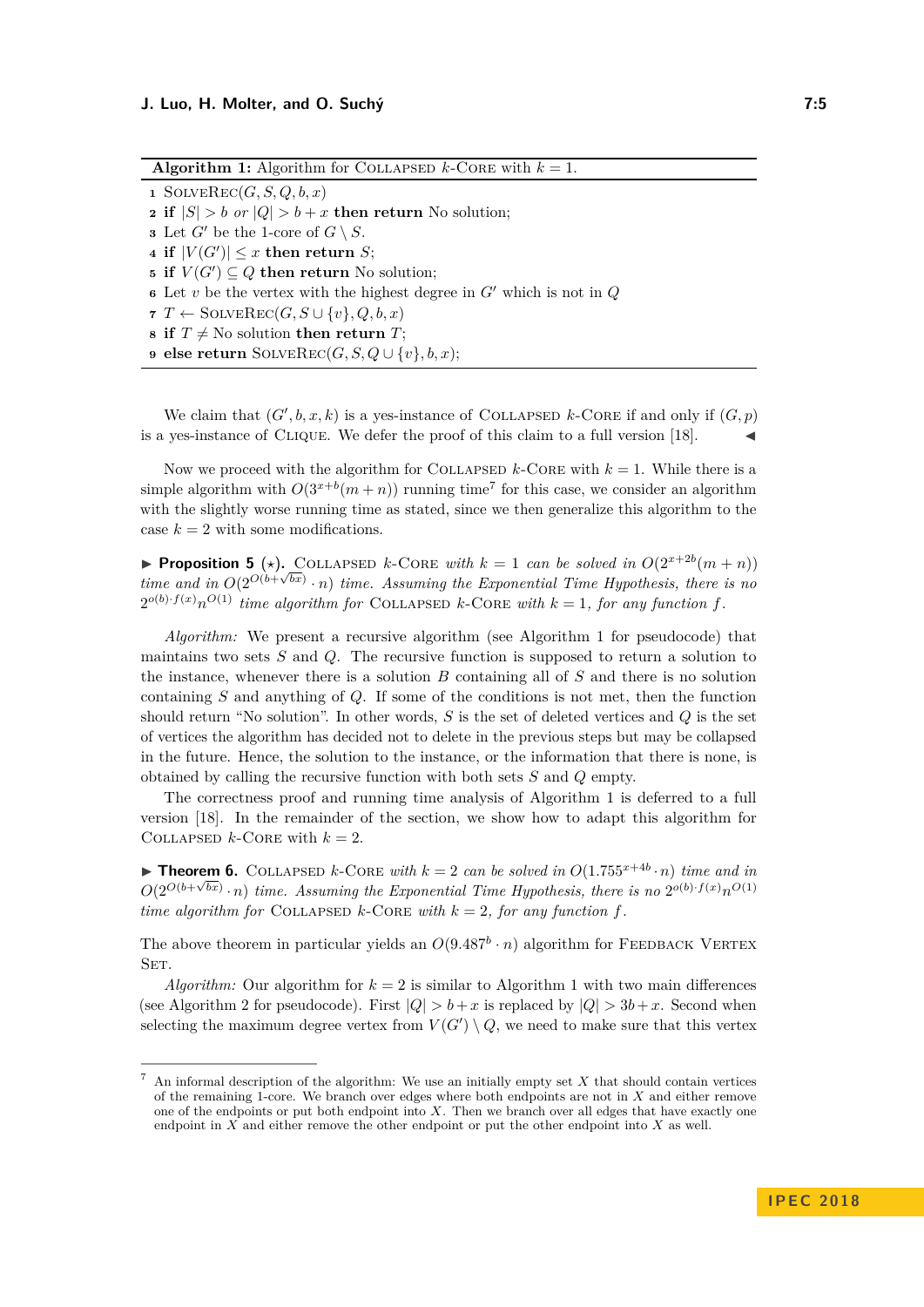<span id="page-5-2"></span><span id="page-5-0"></span>**Algorithm 2:** Algorithm for COLLAPSED  $k$ -CORE with  $k = 2$ . SOLVEREC2 $(G, S, Q, b, x)$  **if**  $|S| > b$  *or*  $|Q| > 3b + x$  **then return** No solution; Let  $G'$  be the 2-core of  $G \setminus S$ . if  $|V(G')| \leq x$  then return *S*; **if**  $V(G') \subseteq Q$  **then return** No solution; Let *v* be the vertex with the highest degree in  $G'$  which is not in  $Q$  **if** deg<sub>*G'*</sub> $(v) \leq 2$  **then**  Let  $C_1, \ldots, C_r$  be the connected components of  $G'$  not containing vertices of  $Q$ , ordered such that  $|V(C_1)| \geq |V(C_2)| \geq \ldots \geq |V(C_r)|$ ;  $\left| \text{ Let } r' \leftarrow \min\{r, b - |S| \};\right.$  $\textbf{10} \quad | \quad \textbf{if} \; |V(G')|-\sum_{i=1}^{r'} |V(C_i)| \leq x \; \textbf{then}$  **for**  $i = 1, \ldots, r'$  **do** Select an arbitrary vertex from  $C_i$  and add it to *S*; **<sup>12</sup> return** *S* **13 end else return** No solution; **15 end**  $T \leftarrow \text{SOLVERec2}(G, S \cup \{v\}, Q, b, x)$ ; **if**  $T \neq$  No solution **then return** *T*; **else return** SOLVEREC2(*G, S, Q* ∪ {*v*}*, b, x*) ;

<span id="page-5-1"></span>has degree greater than 2. Otherwise, either we can directly select vertices from  $V(G') \setminus Q$ to break cycles in  $G'$  and get a 2-core of size at most  $x$ , or the algorithm rejects this branch. We start by claiming that Algorithm [2](#page-5-0) has the following running time.

▶ **Lemma 7** ( $\star$ ). *Algorithm* [2](#page-5-0) *runs in*  $O(1.755^{x+4b} \cdot n)$  *time and in*  $O(2^{O(b+\sqrt{bx})} \cdot n)$  *time.* 

Next we claim the following conditional lower bound on the running time for any algorithm for COLLAPSED  $k$ -CORE with  $k = 2$ .

**Exponential Time Hypothesis, there is no**  $2^{o(b)\cdot f(x)}n^{O(1)}$  **time** *algorithm for* COLLAPSED  $k$ -CORE with  $k = 2$ , for any function f.

Before showing the correctness of Algorithm [2,](#page-5-0) we give the following lemmata which will be helpful in the correctness proof. The following lemma claims that, except for some specific connected components, we can limit the solution to contain vertices of degree at least three.

**I Lemma 9** ( $\star$ ). For any instance  $(G, b, x, 2)$  of COLLAPSED k-CORE with  $k = 2$ , where G *is a* 2*-core and does not contain a cycle as a connected component, if there is a solution B for*  $(G, b, x, 2)$ , then there is also a solution  $B'$  for  $(G, b, x, 2)$  which contains only vertices *with degree larger than 2.*

The next lemma helps to show that line [14](#page-5-1) is correct.

▶ **Lemma 10**  $(\star)$ . If line [14](#page-5-1) of Algorithm [2](#page-5-0) applies, and for every  $q \in Q$  there no solution *containing whole*  $S \cup \{Q\}$ *, then there is no solution containing the whole*  $S$ *.* 

Next, we show that the second part of line [2](#page-5-2) of Algorithm [2](#page-5-0) is correct.

**Example 11.** *If*  $Q$  *is of size more than*  $3b + x$ *, then there is no solution containing whole*  $S$ *and no vertex from Q.*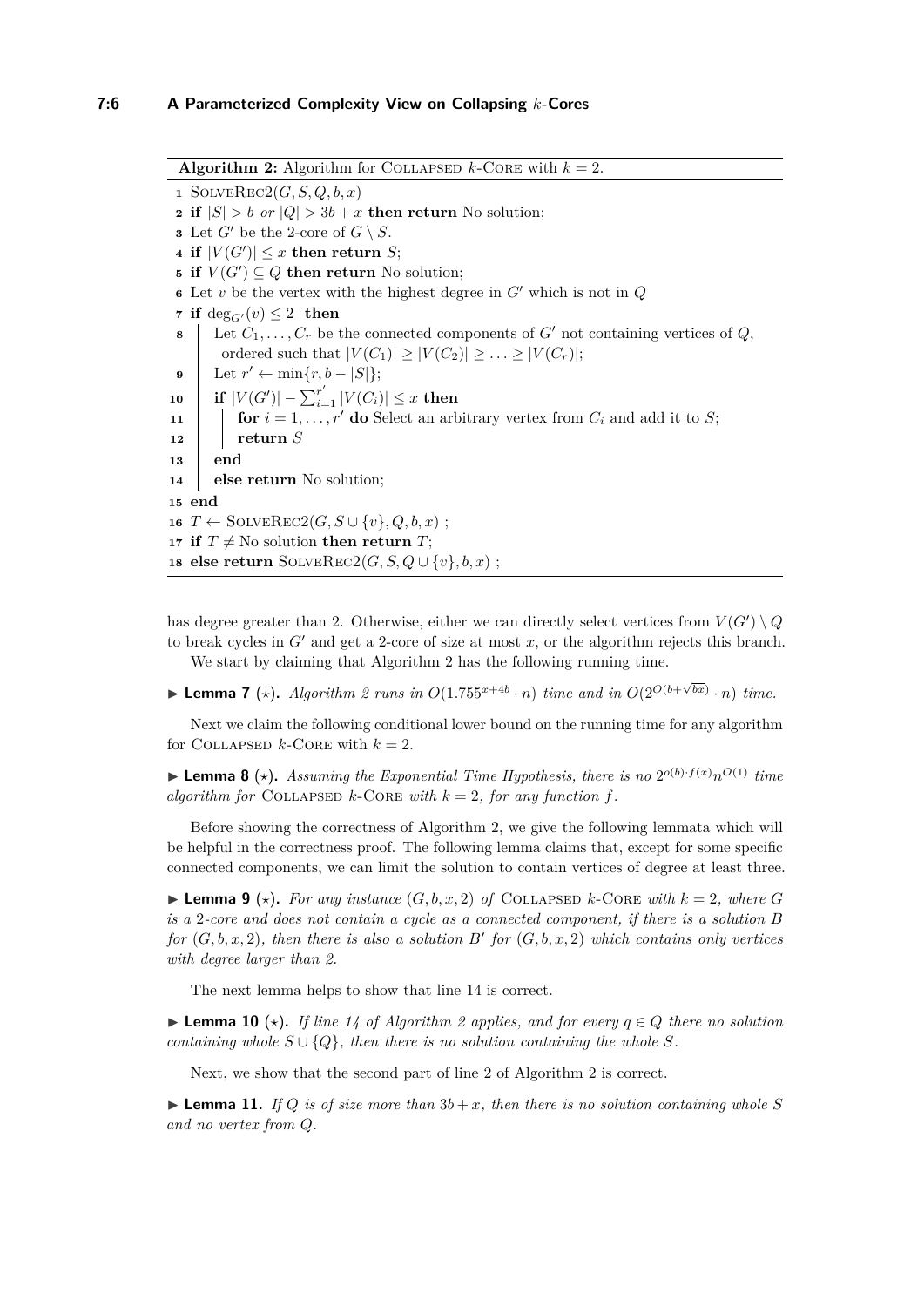<span id="page-6-0"></span>

**Figure 1** Illustration of function *f*. Vertices in *Q* are separated into two parts: gray vertices from *X* and blue vertices from  $Q' = Q \setminus X$ . Every vertex in *S* is mapped to a set of three consecutive blue vertices in  $Q'$  from the right to the left. Graph  $G_{j_0}$  with the property that  $i > \max\{j \mid j \in f(i)\}$ for every *i* with  $v_i \in B \cap V(G_{j_0})$  is contained in the green box.

**Proof.** Suppose for contradiction that there is a set *Q* of size at least  $3b + x + 1$  and a solution *B* such that  $|B| \leq b$ ,  $S \subseteq B$  and  $B \cap Q = \emptyset$ . Let  $v_1, v_2, \ldots, v_{r'}$  be the vertices of the set *S* ∪ *Q* in the order as they were added to the set by successive recursive calls. Moreover, if  $B \setminus S$  is empty, then let  $r = r'$ . Otherwise, let  $B \setminus S = \{v_{r'+1}, \ldots, v_r\}$ , i.e., in both cases  $\{v_1, \ldots, v_r\} = B \cup Q$ . Without loss of generality, we can assume that for every vertex  $v_i \in B$ .  $v_i$  is contained in the 2-core of  $G \setminus (B \cap \{v_1, v_2, \ldots, v_{i-1}\})$ , since otherwise  $v_i$  must come from  $B \setminus S$ , then  $B' = B \setminus \{v_i\}$  is also a solution such that  $|B'| \leq b$ ,  $S \subseteq B'$  and  $B' \cap Q = \emptyset$ . Let *G*<sup> $\prime$ </sup> be the 2-core of  $G \setminus B$  and let  $X = V(G') \cap Q$ . Since *B* is a solution, we know that  $|X| \leq x$ .

We construct a function *f* that maps every vertex of *B* to a set of three consecutive vertices of  $Q \setminus X$  (see also Figure [1\)](#page-6-0). First let  $v_i$  be the vertex in *B* with the largest *i*. We let *f*(*i*) be the set  $\{j_1, j_2, j_3\}$ , where  $j_1 = \max\{j \mid v_j \in Q \setminus X\}$ ,  $j_2 = \max\{j \leq j_1 \mid v_j \in Q \setminus X\}$ , and  $j_3 = \max\{j \le j_2 \mid v_j \in Q \setminus X\}$ . Now let  $v_i$  be the vertex from *B* with the largest *i* such that  $f(i)$  was not set yet and  $v_i$  be the vertex from *B* with the least *i*' such that  $i' > i$ . We set  $f(i) = \{j_1, j_2, j_3\}$ , where  $j_1 = \max\{j < \min\{k \in f(i')\} \mid v_j \in Q \setminus X\}$ ,  $j_2 = \max\{j \le j_1 \mid v_j \in Q \setminus X\}$ , and  $j_3 = \max\{j \le j_2 \mid v_j \in Q \setminus X\}$ . Since the set  $Q \setminus X$ contains at least  $3b + 1$  vertices, while *B* contains at most *b*, this way we find a mapping for every vertex in *B*, keeping the images of different vertices disjoint. Moreover, denote  $p = |Q \setminus X| - 3|B| \ge 1$ . There remains *p* vertices in  $Q \setminus X$  not being in the union of images of *f*, let us denote them  $v_{q_1}, \ldots, v_{q_p}$ .

For  $t \in \{1, \ldots, r\}$  let  $G_t$  be the 2-core of the graph  $G\setminus (B \cap \{v_1, \ldots, v_{t-1}\})$ . For  $v \in V(G_t)$ let  $\deg_t(v)$  be the degree of the vertex *v* in  $G_t$ . By the way we selected  $v_t$  we again know that  $\deg_t(v_t) \geq \deg_t(v_{t'}) \geq \deg_{t'}(v_{t'})$  for every  $t < t' \leq r'$  and  $\deg_t(v_t) \geq \deg_t(v_{t'}) \geq \deg_{t'}(v_{t'})$ for every  $t \leq r' < t'$ . Note also that  $\deg_t(v_t) \geq 3$  for all  $v_t \in Q$ .

If for every vertex  $v_i \in B$  we have  $i > \max\{j \mid j \in f(i)\}\$ , then  $\deg_i(v_i) \leq \deg_j(v_j)$  for vertex  $v_i$  in *B* and every  $j \in f(i)$ . Together with  $\deg_t(v_t) \geq 3$  for all  $v_t \in Q$ , we have  $\deg_i(v_i) - \sum_{j \in f(i)} \deg_j(v_j) + 6 \leq 0$  for every vertex  $v_i$  in *B*. Let  $V = B \cup Q' \cup X \cup Y \cup Z$ , where  $Q' = Q \setminus X$ , *Y* is the set of collapsed vertices not contained in *Q* and  $Z = V(G') \setminus X$ the part of the core of  $G \setminus B$  not in *Q*. Now we transform graph *G* into a partial directed graph by considering the collapsing process (see also [Figure 2\)](#page-7-0). More precisely, for every edge in *G*, except for edges which have two endpoints in  $X \cup Z$ , we will assign it a direction. To this end, we just need to give an order of vertices in  $V(G) \setminus (X \cup Z)$ . We define this order based on the time vertices being deleted or collapsed. It may happen that several vertices in  $Q'$  or  $Y$  collapse at the same time. For this situation, we just order these vertices according to an arbitrary but fixed order. Since  $k = 2$ , every collapsed vertex in  $Q' \cup Y$  has at most one outgoing edge. Let us consider the number, denoted by *N*, of edges of the form  $\overrightarrow{v_i v_j}$  such that the head  $v_j$  is in *Q*<sup> $\prime$ </sup>. Since every vertex in *Q*<sup> $\prime$ </sup> has at most one outgoing edge, we have  $N \ge \sum_{v_j \in Q'} \deg_j(v_j) - |Q'|$ .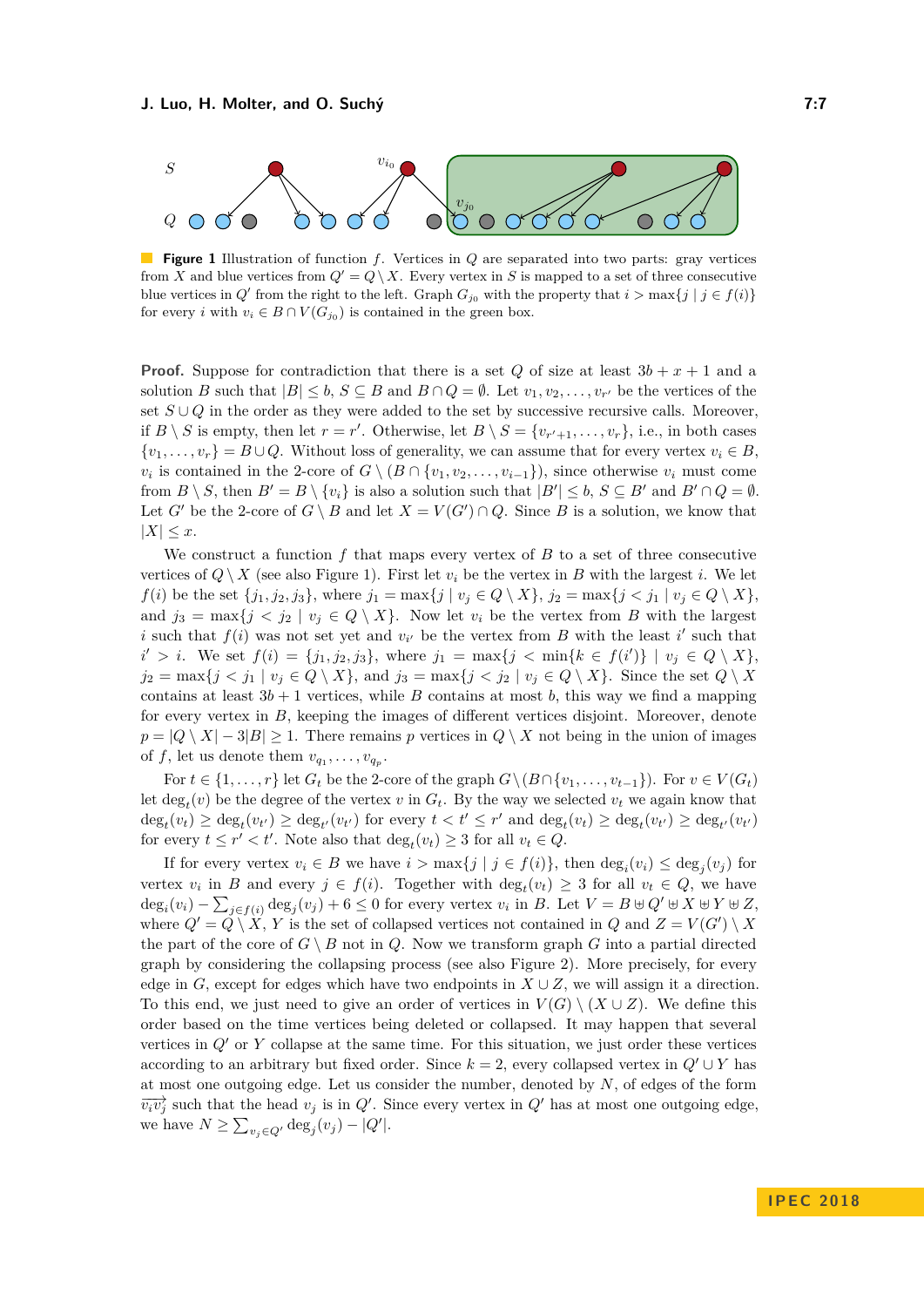<span id="page-7-0"></span>

**Figure 2** Illustration of the partial directed graph when considering the collapsing process. The set *B* contains the deleted vertices and *X* is the set of vertices remaining in the 2-core of  $G \setminus B$ . The set  $Q'$  contains vertices the algorithm has decided not to delete but eventually collapse and *Y* is the set of other collapsed vertices.

On the other hand, let

- $N_{\overrightarrow{BQ}}$  be the number of edges going from *B* to *Q*<sup>'</sup>;
- $N_{\overrightarrow{BY}}$  be the number of edges going from *B* to *Y*;
- $N_{\overrightarrow{YQ}}$ <sup>*i*</sup> be the number of edges going from *Y* to *Q*<sup>'</sup>;
- $N_{\overrightarrow{Q'Y}}$  be the number of edges going from  $Q'$  to *Y*.

We claim that  $N_{\overrightarrow{YQ}} \leq N_{\overrightarrow{BY}} + N_{\overrightarrow{Q'Y}}$ . To show that, denote the number of edges in  $G[Y]$  by  $N_{\overrightarrow{YY}}$ . Since every vertex in *Y* has at least one incoming edge but at most one outgoing edge, we have  $\sum_{v \in Y} \deg^{-}(v) \leq \sum_{v \in Y} \deg^{+}(v)$ , where  $\deg^{+}(v)$  ( $\deg^{-}(v)$ ) is the number of incoming (outgoing) edges of vertex *v* in *G*, respectively. This means  $N_{\overrightarrow{YQ'}} + N_{\overrightarrow{YY}} \leq N_{\overrightarrow{BY}} + N_{\overrightarrow{Q'Y}} + N_{\overrightarrow{YY}}$ , therefore,  $N_{\overrightarrow{YQ'}} \leq N_{\overrightarrow{BY}} + N_{\overrightarrow{Q'Y}}$ , finishing the proof of the claim.

Since the edges which have their heads in  $Q'$  have their tails from  $B \cup Y \cup Q'$ ,

$$
N \leq N_{\overrightarrow{BQ'}} + N_{\overrightarrow{YQ'}} + (|Q'| - N_{\overrightarrow{Q'Y}}) \leq N_{\overrightarrow{BQ'}} + |Q'| + N_{\overrightarrow{BY}} \leq \sum_{v_i \in B} \text{deg}^-(v_i) + |Q'| \leq \sum_{v_i \in B} \text{deg}_i(v_i) + |Q'|.
$$

The last inequality holds since for every vertex  $v_i \in B$ ,  $v_i$  is contained in the 2-core of  $G \setminus (B \cap \{v_1, v_2, \ldots, v_{i-1}\})$ , which means all outgoing edges of  $v_i$  are counted in  $\deg_i(v_i)$ . Then we have that  $\sum_{v_i \in B} \deg^{-}(v_i) \leq \sum_{v_i \in B} \deg_i(v_i)$ .

$$
0 \leq \sum_{v_i \in B} \deg_i(v_i) + |Q'| - \Big(\sum_{v_j \in Q'} \deg_j(v_j) - |Q'|\Big)
$$
  
=  $\sum_{v_i \in B} \deg_i(v_i) - \sum_{v_j \in Q'} (\deg_j(v_j) - 2)$   
 $\leq \sum_{v_i \in B} \deg_i(v_i) - \Big(\sum_{v_i \in B} \sum_{j \in f(i)} (\deg_j(v_j) - 2) + \sum_{i=1}^p (\deg_{q_i}(v_{q_i}) - 2)\Big)$   
 $< \sum_{v_i \in B} \deg_i(v_i) - \sum_{v_i \in B} \sum_{j \in f(i)} (\deg_j(v_j) - 2)$   
=  $\sum_{v_i \in B} (\deg_i(v_i) - \sum_{j \in f(i)} \deg_j(v_j) + 6) \leq 0$ 

which is a contradiction.

The remaining case where there exist a *i* such that  $i < \max\{j \mid j \in f(i)\}$  is analogous and deferred to a full version [\[18\]](#page-13-0).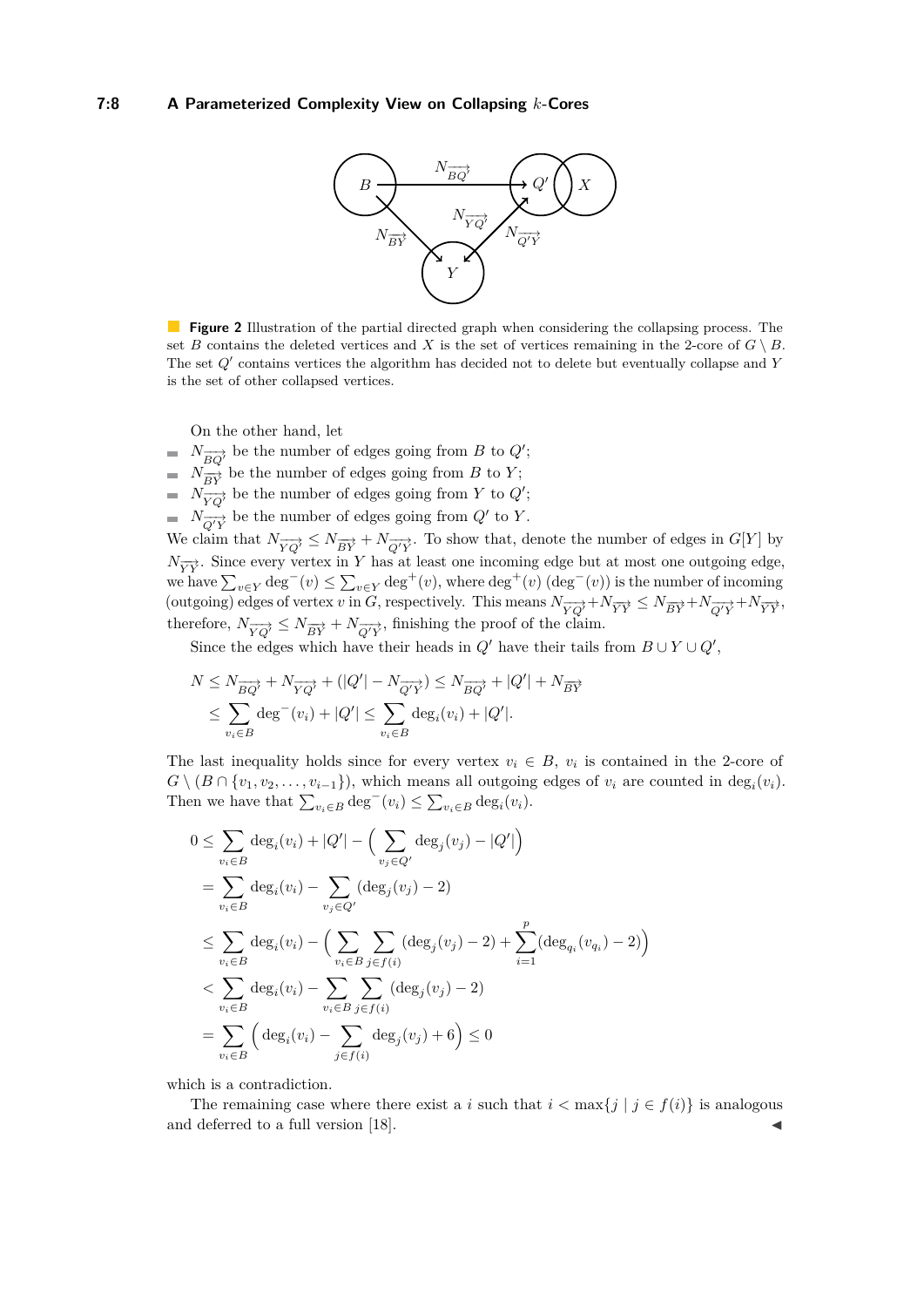#### **J. Luo, H. Molter, and O. Suchý 7:9**

The last part of the proof of [Theorem 6](#page-4-2) is deferred to a full version [\[18\]](#page-13-0).

### **4 Structural Graph Parameters**

In this section, we investigate the parameterized complexity of COLLAPSED  $k$ -CORE with respect to several structural parameters of the input graph. [Theorem 3](#page-3-1) already implies hardness for constant values of several structural graph parameters. We expand this picture by observing that the problem remains NP-hard on graphs with a dominating set of size one and by showing that the problem is W[1]-hard when parameterized by the combination of *b* and the clique cover number of the input graph. On the positive side, we show that the problem is in FPT when parameterized by the treewidth of the input graph or the clique-width of the input graph and *k* combined with either *b*,  $x, n - x$ , or  $n - b$ . Lastly, we show that the problem presumably does not admit a polynomial kernel for any  $k \geq 2$  when parameterized by the combination of *b* and the vertex cover number of the input graph, or by the combination of *b*, *k*, and the bandwidth of the input graph.

We start with an easy observation that we will make use of in most of the hardness results in this section.

<span id="page-8-1"></span> $\triangleright$  **Observation 12** ( $\star$ ). If  $(G, b, x, k)$  is an instance of COLLAPSED k-CORE and vertex v is *a part of the*  $(k + b)$ -core of *G*, and  $S \subseteq V$  *is of size at most b*, then either  $v \in S$  *or v is part of the k-core of*  $G \setminus S$ *.* 

The following observation yields that we can reduce the size of a dominating set of any instance of Collapsed *k*-Core to one by introducing a universal vertex. Note that, for example, this only increases the degeneracy by one.

 $\blacktriangleright$  **Observation 13** ( $\star$ ). Let  $(G, b, x, k)$  be an instance of COLLAPSED k-CORE and G' be the *graph obtained from G by adding a universal vertex, then*  $(G', b + 1, x, k)$  *is an equivalent instance of* COLLAPSED  $k$ -CORE.

Considering a larger parameter than, e.g., the size of the dominating set, namely the clique cover number<sup>[8](#page-8-0)</sup>, we can show W[1]-hardness, even in combination with *b*. This can be done with a parameterized reduction from MULTICOLORED CLIQUE parameterized by the solution size.

**Proposition 14** ( $\star$ ). COLLAPSED *k*-CORE *is W*[1]*-hard when parameterized by the combination of b and the clique cover number of the input graph.*

On the positive side, we sketch a dynamic program on the tree decomposition of the input graph *G* which implies that Collapsed *k*-Core is in FPT when parameterized by the treewidth of the input graph.

**Proposition 15** ( $\star$ ). COLLAPSED *k*-CORE *is in FPT when parameterized by the treewidth of the input graph.*

**Proof Sketch.** Let  $(G, b, x, k)$  be an instance of COLLAPSED  $k$ -CORE. Observe that either  $k \leq \text{tw}(G)$  or the *k*-core of G is (already) empty and we can answer Yes. Hence, for the rest of the proof we assume that  $k \leq \text{tw}(G)$ . We assume that we are given a nice tree decomposition

<span id="page-8-0"></span><sup>8</sup> The clique cover number of a graph *G* is the minimum number of induced cliques such that their union contains all vertices of *G*.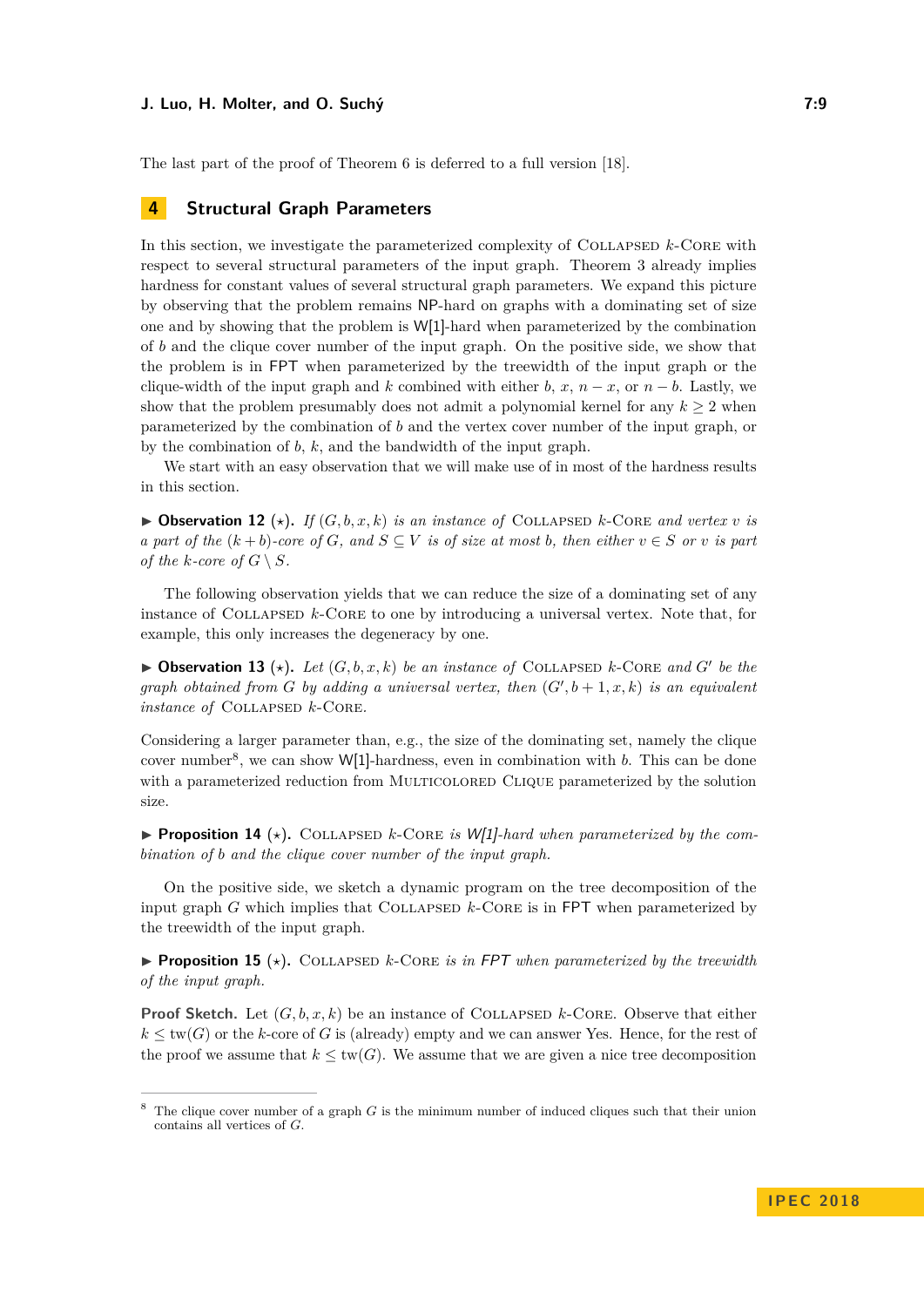#### **7:10 A Parameterized Complexity View on Collapsing** *k***-Cores**

of *G* [\[15,](#page-13-10) [3\]](#page-12-11) and use dynamic programming on the nice tree decomposition of *G*. The indices of the table are formed for each bag of the decomposition by the number of vertices of the solution already forgotten, the number of vertices in the core already forgotten, a partition of the bag into three set *B*, *X*, and *Q*, an (elimination) order for the vertices in *Q*, and for each vertex in *Q* the number of its neighbors in *X* or higher in the order. This number is always in  $0, \ldots, k-1$ , as otherwise it would not be possible to eliminate the vertex.

The set *B* represents the partial solution (or rather its intersection with the bag), i.e., the vertices to be deleted. The set *X* represents the vertices which (are free to) remain in the core. The vertices in *Q* should collapse after removing the vertices of the solution and the collapse of the vertices preceding them in the order.

There are  $3^{tw(G)} \cdot (tw(G))^{O(tw(G))} \cdot k^{tw(G)} = (tw(G))^{O(tw(G))}$  possible indices for each bag. Hence the slightly superexponential running time of  $(\text{tw}(G))^{O(\text{tw}(G))} \cdot n^{O(1)}$  follows.

Using monadic second order (MSO) logic formulas, it can be shown that for a smaller structural parameter, namely the cliquewidth of the input graph, there are also positive results. Here however, we can only show fixed-parameter tractability for the combination of the cliquewidth of the input graph with *k* and either *b*, *x*, *n* − *x*, or *n* − *b*.

**Proposition 16** ( $\star$ ). COLLAPSED *k*-CORE *is in FPT when parameterized by the cliquewidth of the input graph combined with*  $k$  *and either*  $b, x, n - x, or n - b$ .

In the remainder of this section, we show that COLLAPSED  $k$ -CORE does not admit a polynomial kernel when parameterized by rather large parameter combinations. We first show an OR-cross composition [\[4,](#page-12-12) [9\]](#page-12-6) from CUBIC VERTEX COVER.

<span id="page-9-0"></span> $\triangleright$  **Theorem 17.** For all  $k > 2$  COLLAPSED *k*-CORE does not admit a polynomial kernel when *parameterized by the combination of b and the vertex cover number of the input graph unless* NP ⊆ coNP*/poly.*

**Proof.** We apply an OR-cross composition [\[4,](#page-12-12) [9\]](#page-12-6) from the NP-hard problem CUBIC VERTEX Cover [\[12\]](#page-12-7). In Cubic Vertex Cover, we are given a 3-regular graph *G* and an integer *s*, and the task is to find a vertex subset of size at most *s* which contains at least one endpoint of each edge of *G*.

We say an instance of CUBIC VERTEX COVER is *malformed* if the string does not represent a pair  $(G, s)$ , where G is a 3-regular graph and s is a positive integer. It is *trivial*, if  $s > |V(G)|$ . We define the equivalence relation R as follows: all malformed instances are equivalent, all trivial instances are equivalent and two well-formed non-trivial instances (*G, s*) and  $(G', s')$  are R-equivalent if  $|V(G)| = |V(G')|$  and  $s = s'$ . Observe that R is a polynomial equivalence relation.

Let the input consist of *T* R-equivalent instances of CUBIC VERTEX COVER. If the instances are malformed or trivial, we return a constant size no- or yes- instance of COLLAPSED *k*-CORE, respectively. Let  $(G_i, s)_{0 \leq i \leq T-1}$  be well-formed non-trivial R-equivalent instances of Cubic Vertex Cover. Since all instances have the same size of the vertex set, we can assume they share the same vertex set  $V = \{v_1, v_2, \ldots, v_n\}$ . We assume *T* to be a power of 2, as otherwise we can duplicate some instances. Now we create an instance  $(G, b, x, k)$  of COLLAPSED *k*-CORE for some arbitrary but fixed  $k \geq 2$  as follows.

- Set  $b = s + 2ks \log T$  and  $x = N N'$ , where  $N = n + \frac{3}{2}nT + 4ks \log T + k + s + \frac{3}{2}n(k-2)$ is the number of all vertices in graph *G* we will construct and  $N' = s + 2ks \log T + \frac{3}{2}n$ .
- First for every vertex  $v_i$  in  $V$ , create a vertex  $v_i$  in  $G$ .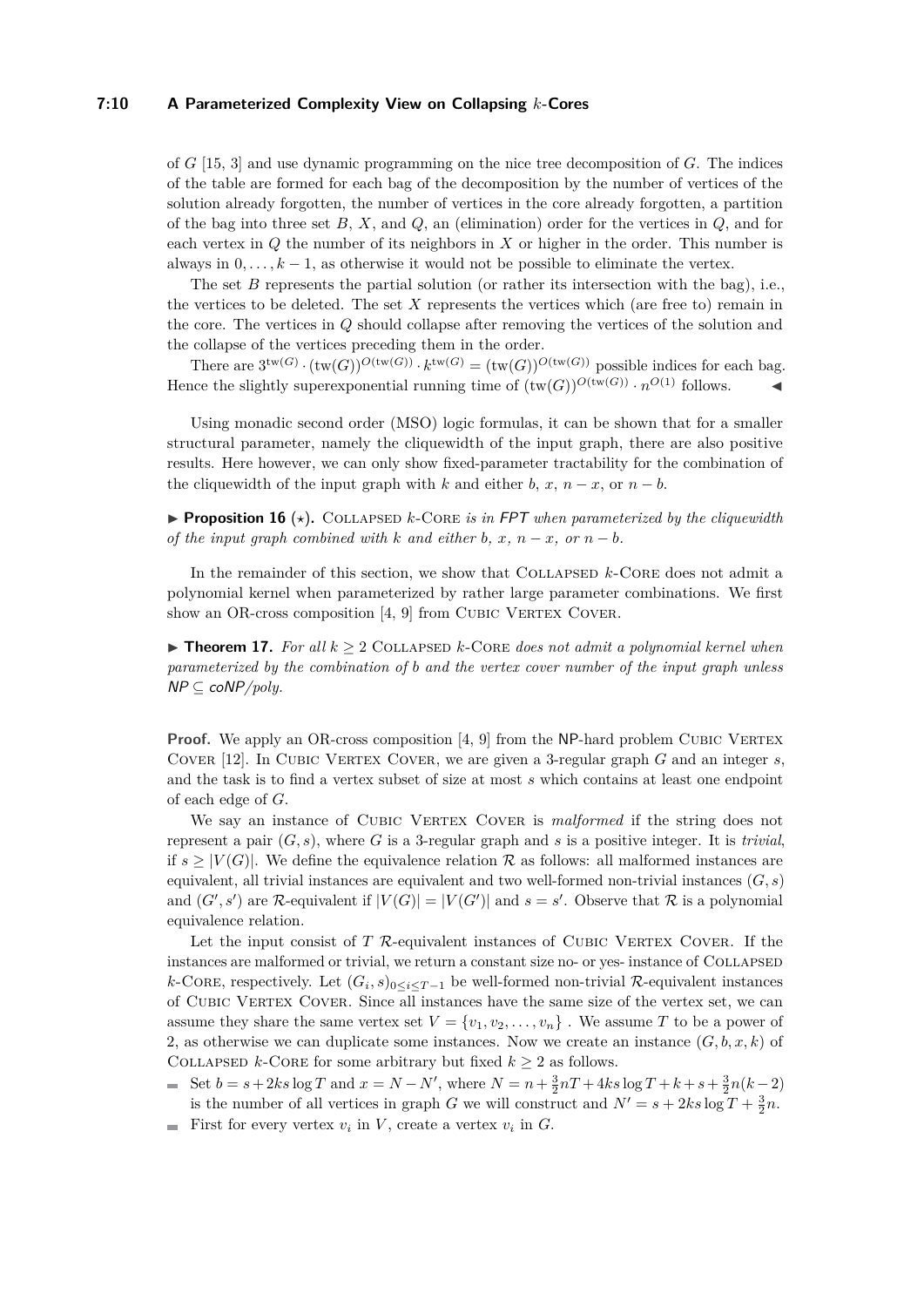<span id="page-10-0"></span>

**Figure 3** Illustration of the OR-cross composition from CUBIC VERTEX COVER to COLLAPSED  $k$ -Core with  $k = 5$ . The selection gadget is all the circles contained in the green box. Every gray edge in this figure means that all vertices in one endpoint of this edge are connected to all vertices in the other endpoint. Every vertex in  $V_i^E$  connects to two endpoints of its corresponding edge in  $G_i$ . For example, the yellow vertex in  $V_2^E$  is connected to the blue and the red vertex in *V*, which represents the two endpoints of the corresponding edge in  $G_2$ . The big clique *C* is separated into two parts. Every vertex in  $V_i^E$  is connected to  $k-2$  vertices in the upper part of *C*. Since  $k=5$ , the yellow vertex in  $V_2^E$  is connected to three vertices in *C*. Vertices contained in thick outlined vertex sets form a vertex cover. To keep the picture simple, edges that contain vertices from  $V_i^E$ with  $i \neq 2$  are not depicted.

- For every edge set  $E(G_i)$ , create a vertex set  $V_i^E$  in  $G$ , in which a vertex  $v_{p,q}$  represents an edge  $v_p v_q$  in  $E(G_i)$ . Then we have *T* of these vertex sets and each set has  $\frac{3}{2}n$  vertices.
- For every edge  $v_p v_q$  in  $E(G_i)$ , add 2 edges  $v_{p,q} v_p$  and  $v_{p,q} v_q$  in  $G$ .  $\sim$
- Now create the selection gadget in *G*. It contains  $\log T$  pairs of cliques  $C_i^d$  ( $1 \leq i \leq$  $\equiv$  $\log T, d \in \{0, 1\}$ , and all of them have the same size of 2ks. For every vertex set  $V_i^E$ , let  $i = (d_{\log T - 1}d_{\log T - 2} \dots d_0)_2$  be the binary representation of the index *i*, where  $d_j \in \{0, 1\}$ for  $0 \leq j \leq \log T - 1$  and we add leading zeros so that the length of the representation is exactly log *T*. We add edges between all vertices in  $V_i^E$  and all vertices in  $\bigcup_{j=0}^{\log T-1} C_j^{d_j}$ .
- Finally we create a clique *C* with  $|C| = k + b + \frac{3}{2}n(k-2)$ , which contains two parts of vertices. The first part contains  $k + b$  vertices and each of them connects to all vertices in  $V \cup \bigcup_{j=0}^{\log T-1} \bigcup_{d=0}^{1} C_j^d$ . The second part of  $\frac{3}{2}n(k-2)$  vertices is connected to vertices in  $V_i^E$  in the following way. For every vertex  $v_{p,q}$  in  $V_i^E$ , add edges between  $v_{p,q}$  and  $k-2$  vertices in *C*. We make sure that all vertices in the same  $V_i^E$  connect to different vertices in *C*. In other words, every vertex in the second part of *C* connects to exactly one vertex in every  $V_i^E$ .

Notice that the vertex cover number of *G* is  $n+4ks \log T + k + b + \frac{3}{2}n(k-2)$ . The construction is illustrated in [Figure 3.](#page-10-0) We now show that at least one instance  $(G_i, s)$  is a yes-instance if and only if the instance  $(G, b, x, k)$  of COLLAPSED  $k$ -CORE constructed above is a yes-instance.

 $\Rightarrow$ : If  $(G_i, s)$  is a yes-instance, which means that there is a vertex subset  $V^*$  of size *s* that covers all edges in *G<sup>i</sup>* , then we delete the corresponding *s* vertices in *G* and all vertices in  $\bigcup_{j=0}^{\log T-1} C_j^{d_j}$ , where  $i = (d_{\log T-1} \dots d_0)_2$  is the binary representation of *i*. So far, we deleted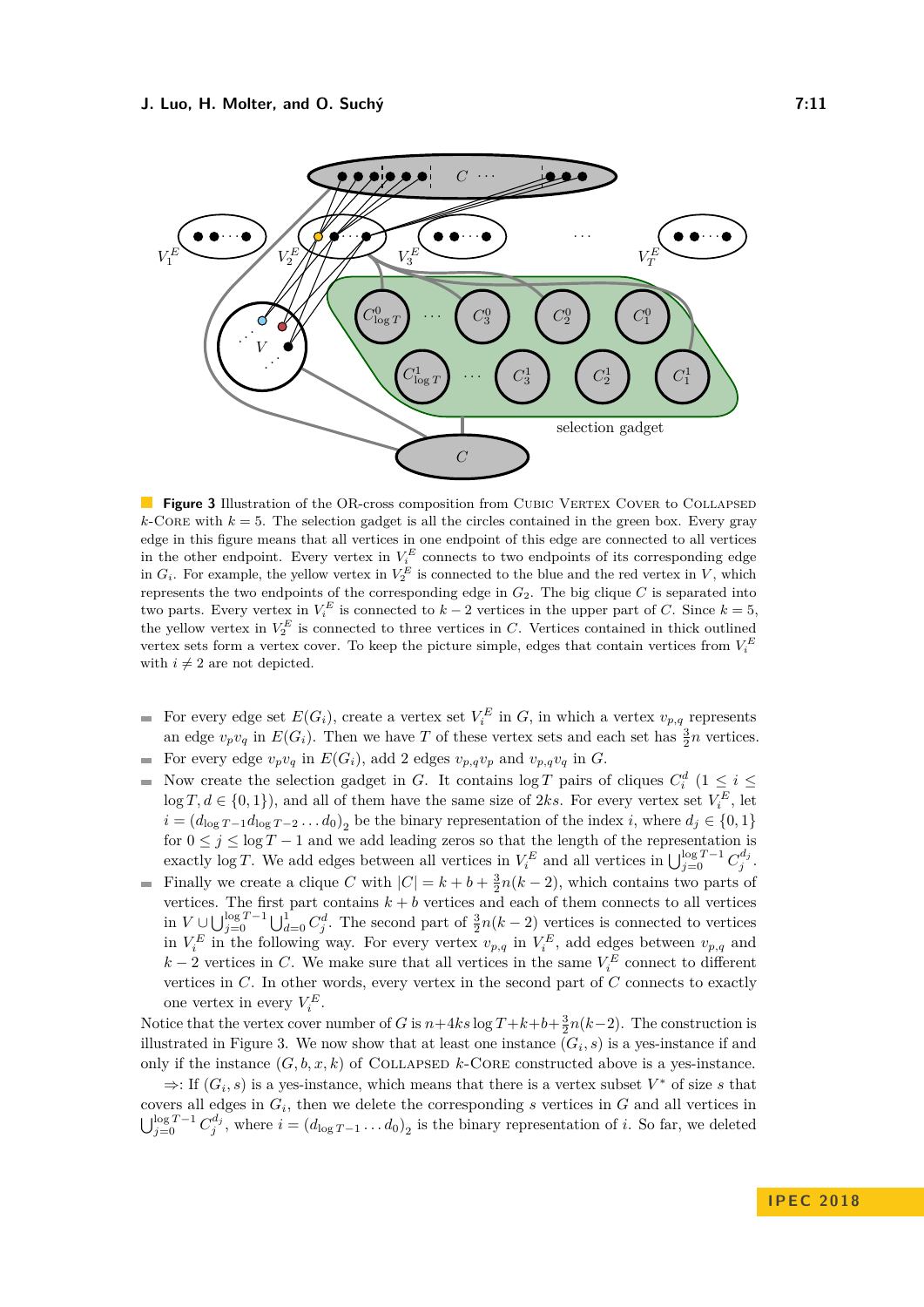#### **7:12 A Parameterized Complexity View on Collapsing** *k***-Cores**

 $s + 2ks \log T$  vertices, and all vertices in  $V_i^E$  will collapse, since they just have at most  $k - 1$ edges remaining,  $k - 2$  of which connect to vertices in *C* and at most one to vertices in *V*. Therefore, the number of remaining vertices is  $x$  and instance  $(G, b, x, k)$  is a yes-instance.

 $\Leftarrow$ : If  $(G, b, x, k)$  is a yes-instance, we need to show that there is at least one instance which has a vertex cover of size at most *s*. Let *S* be the set of deleted vertices of size at most *b* and let *S'* be the set of all collapsed vertices. Since  $N' = s + 2ks \log T + \frac{3}{2}n$ , we 2 have  $|S'| \geq \frac{3}{2}n$ . In the subgraph of *G* induced by *V*, *C* and  $\bigcup_{j=0}^{\log T-1} \bigcup_{d=0}^{1} C_j^d$  all vertices in *V* ∪  $\bigcup_{j=0}^{\log T-1} \bigcup_{d=0}^{1} C_j^d$  ∪ *C* have degree larger than *k* + *b*. Hence, by [Theorem 12](#page-8-1) they will not collapse and all collapsed vertices come from  $\bigcup_{i=0}^{T-1} V_i^E$ .

We show that all collapsed vertices can only come from one single  $V_i^E$  for some *i*. Suppose two vertices *v* and *v*<sup> $\prime$ </sup> from different sets of  $V_i^E$  ( $0 \le i \le T-1$ ) collapse after deleting *S*, then there is at least one pair of cliques  $C_{j_0}^0$  and  $C_{j_0}^1$  such that *v* is connected to all vertices in  $C_{j_0}^{d_0}$  for some  $d_0 \in \{0, 1\}$  and  $v'$  is connected to all vertices in  $C_{j_0}^{1-d_0}$ . To make *v* collapse, at least 2*ks* log *T* − (*k* − 1) vertices from the corresponding cliques in the selection gadget need to be deleted. Then to make  $v'$  collapse, at least  $2ks - (k-1)$  vertices from  $C_{j_0}^{1-d_0}$ need to be deleted. Therefore, at least  $2ks \log T + 2ks - 2(k-1)$  vertices need to be deleted, which is strictly more than *b*. This means that the collapsed vertices come from one single  $V_i^E$ . Since  $|S'| \geq \frac{3}{2}n$  and  $|V_i^E| = \frac{3}{2}n$ , we have  $S' = V_i^E$  and  $S \cap V_i^E = \emptyset$  for some *i*.

We consider the vertex set *S*. We know that after deleting *S*, all vertices in  $V_i^E$  collapse. Denote *V<sub>I</sub>* the vertex set of all vertices in  $\bigcup_{j=0}^{\log T-1} C_j^{d_j}$ , where  $i = (d_{\log T-1} \dots d_0)_2$  is the binary representation of *i*. Since every vertex in  $V_I$  is connected to all vertices in  $V_i^E$ , to make  $V_i^E$  collapse, it is always better to choose vertices from  $V_I$  than any other vertex. If *S* does not contain all vertices from  $V_I$ , we can update *S* by replacing any  $|V_I \setminus S|$  vertices in *S* with vertices in  $V_I \setminus S$ . Then  $V_I \subseteq S$ .

Suppose there is a vertex  $v_{p,q}$  in  $V_i^E$  such that both  $v_p$  and  $v_q$  are not in  $S \cap V$ , then *S* contains at least one vertex  $v_c$  in *C* connected to  $v_{p,q}$ , as otherwise  $v_{p,q}$  has degree at least *k* and will not collapse. We update *S* by replacing  $v_c$  with  $v_p$ . This will not influence the size of *S* and more importantly, this will not influence the collapsed set  $S' = V_i^E$ , since  $v_c$ in *C* is connected to only one vertex  $v_{p,q}$  in  $V_i^E$ , and  $v_{p,q}$  will still collapse under the new *S*. By updating *S* in the same way for other vertices in  $V_i^E$  not covered by vertices in  $S \cap V$ , we get a vertex set  $S \cap V$  which covers all vertices in  $V_i^E$  at least once. And  $|S \cap V| \leq s$ , since  $V_I \subseteq S$  and  $|V_I| = 2ks \log T$ . This corresponds to a vertex cover of size *s* in  $G_i$ .

Lastly, we claim that there is a simple OR-cross composition  $[4, 9]$  $[4, 9]$  $[4, 9]$  from COLLAPSED  $k$ -CORE onto itself. Note that the parameter combination of the following result is incomparable to that of [Theorem 17.](#page-9-0)

**Proposition 18** ( $\star$ ). COLLAPSED  $k$ -CORE does not admit a polynomial kernel when *parameterized by the combination of b, k, and the bandwidth of the input graph unless* NP ⊆ coNP*/poly.*

## **5 Conclusion**

Our results highlight a dichotomy in the computational complexity of Collapsed *k*-Core for  $k \leq 2$  and  $k \geq 3$ . Along the way, we correct some inaccuracies in the literature concerning the parameterized complexity of COLLAPSED  $k$ -Core with  $k = 3$  and  $x = 0$  and give a simple single exponential linear time parameterized algorithm for COLLAPSED  $k$ -CORE with  $k = 2$ , which almost matches the simplest known, independently found, single exponential linear time algorithm for FEEDBACK VERTEX SET. We leave as an open question whether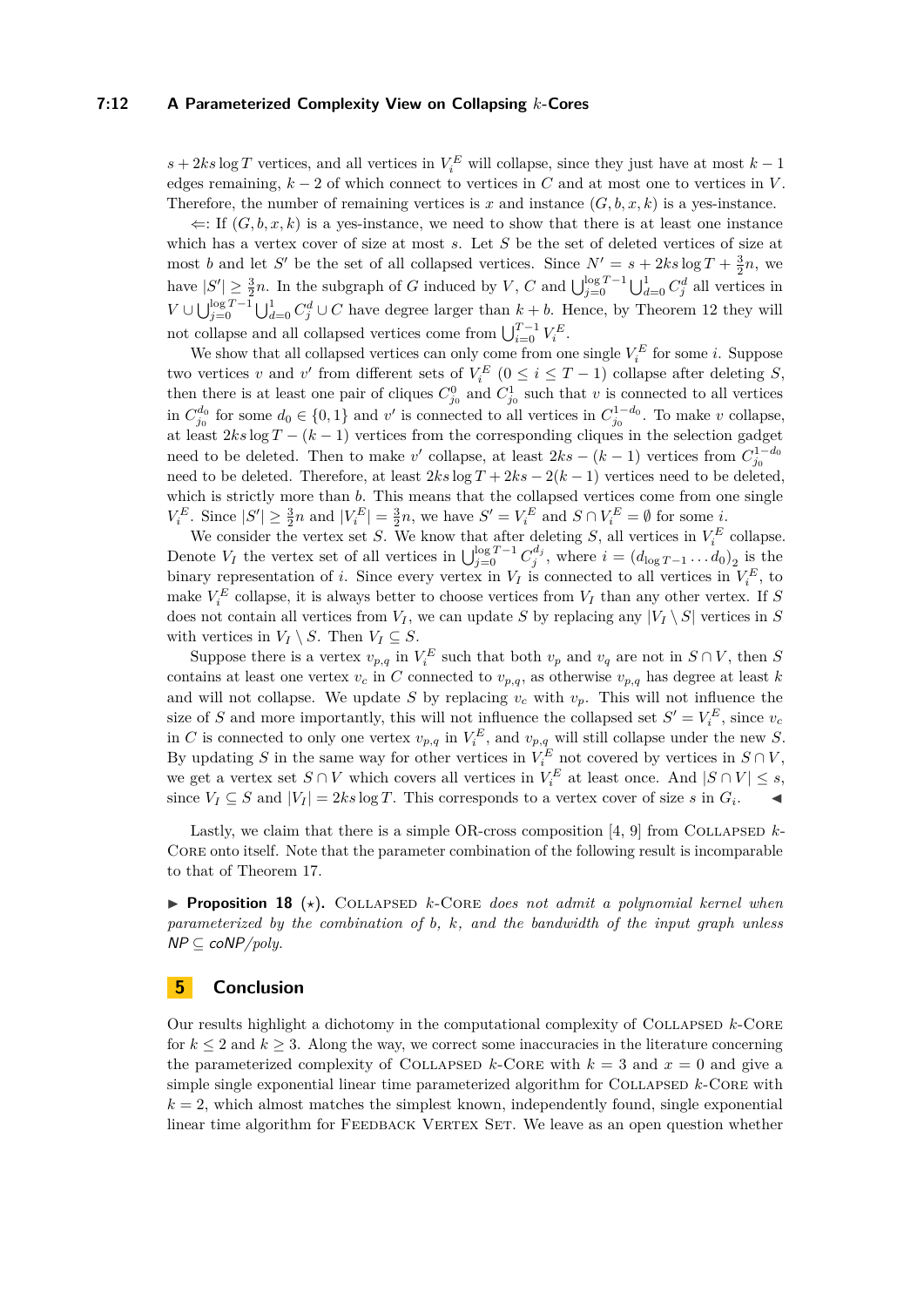### **J. Luo, H. Molter, and O. Suchý 7:13**

COLLAPSED  $k$ -CORE with  $k = 2$  on graphs of maximum degree 3 is polynomial time solvable similarly as FEEDBACK VERTEX SET  $[6, 22]$  $[6, 22]$  $[6, 22]$ . This would improve also the running time of our algorithm for COLLAPSED  $k$ -CORE with  $k = 2$  on general graphs. We further investigate the parameterized complexity with respect to several structural parameters of the input graph. As a highlight we show that Collapsed *k*-Core does not admit polynomial kernels for rather large parameter combinations. We leave the complexity of Collapsed *k*-Core when parameterized solely by the cliquewidth of the input graph open.

#### **References**

- <span id="page-12-4"></span>**1** Karl A. Abrahamson, Rodney G. Downey, and Michael R. Fellows. Fixed-parameter tractability and completeness IV: On completeness for W[P] and PSPACE analogues. *Annals of Pure and Applied Logic*, 73(3):235–276, 1995.
- <span id="page-12-0"></span>**2** Kshipra Bhawalkar, Jon Kleinberg, Kevin Lewi, Tim Roughgarden, and Aneesh Sharma. Preventing unraveling in social networks: the anchored *k*-core problem. *SIAM Journal on Discrete Mathematics*, 29(3):1452–1475, 2015.
- <span id="page-12-11"></span>**3** Hans L. Bodlaender, Pål Grønås Drange, Markus S. Dregi, Fedor V. Fomin, Daniel Lokshtanov, and Michał Pilipczuk. A *c <sup>k</sup>n* 5-Approximation Algorithm for Treewidth. *SIAM Journal on Computing*, 45(2):317–378, 2016.
- <span id="page-12-12"></span>**4** Hans L Bodlaender, Bart MP Jansen, and Stefan Kratsch. Kernelization lower bounds by cross-composition. *SIAM Journal on Discrete Mathematics*, 28(1):277–305, 2014.
- <span id="page-12-8"></span>**5** Yixin Cao. A Naive Algorithm for Feedback Vertex Set. In *Proceedings of the 1st Symposium on Simplicity in Algorithms, (SOSA '18)*, volume 61 of *OASICS*, pages 1:1–1:9. Schloss Dagstuhl - Leibniz-Zentrum fuer Informatik, 2018.
- <span id="page-12-13"></span>**6** Yixin Cao, Jianer Chen, and Yang Liu. On feedback vertex set: New measure and new structures. *Algorithmica*, 73(1):63–86, 2015.
- <span id="page-12-1"></span>**7** Rajesh Chitnis, Fedor V. Fomin, and Petr A. Golovach. Parameterized complexity of the anchored *k*-core problem for directed graphs. *Information and Computation*, 247:11–22, 2016.
- <span id="page-12-2"></span>**8** Rajesh Hemant Chitnis, Fedor V. Fomin, and Petr A. Golovach. Preventing Unraveling in Social Networks Gets Harder. In *Proceedins of the 27th AAAI Conference on Artificial Intelligence (AAAI '13)*, pages 1085–1091. AAAI Press, 2013.
- <span id="page-12-6"></span>**9** Marek Cygan, Fedor V. Fomin, Łukasz Kowalik, Daniel Lokshtanov, Dániel Marx, Marcin Pilipczuk, Michał Pilipczuk, and Saket Saurabh. *Parameterized Algorithms*. Springer, 2015.
- <span id="page-12-5"></span>**10** Reinhard Diestel. *Graph Theory, 5th Edition*, volume 173 of *Graduate Texts in Mathematics*. Springer, 2016.
- <span id="page-12-3"></span>**11** David Garcia, Pavlin Mavrodiev, and Frank Schweitzer. Social resilience in online communities: The autopsy of friendster. In *Proceedings of the 1st ACM Conference on Online Social Networks (COSN '13)*, pages 39–50. ACM, 2013.
- <span id="page-12-7"></span>**12** Michael R. Garey and David S. Johnson. *Computers and Intractability: A Guide to the Theory of NP-Completeness*. Freeman, 1979.
- <span id="page-12-9"></span>**13** Jiong Guo, Jens Gramm, Falk Hüffner, Rolf Niedermeier, and Sebastian Wernicke. Compression-based fixed-parameter algorithms for feedback vertex set and edge bipartization. *Journal of Computer and System Sciences*, 72(8):1386–1396, 2006.
- <span id="page-12-10"></span>**14** Yoichi Iwata. Linear-Time Kernelization for Feedback Vertex Set. In Ioannis Chatzigiannakis, Piotr Indyk, Fabian Kuhn, and Anca Muscholl, editors, *44th International Colloquium on Automata, Languages, and Programming (ICALP 2017)*, volume 80 of *Leibniz International Proceedings in Informatics (LIPIcs)*, pages 68:1–68:14, Dagstuhl, Germany, 2017. Schloss Dagstuhl–Leibniz-Zentrum fuer Informatik. [doi:10.4230/LIPIcs.ICALP.2017.](http://dx.doi.org/10.4230/LIPIcs.ICALP.2017.68) [68](http://dx.doi.org/10.4230/LIPIcs.ICALP.2017.68).